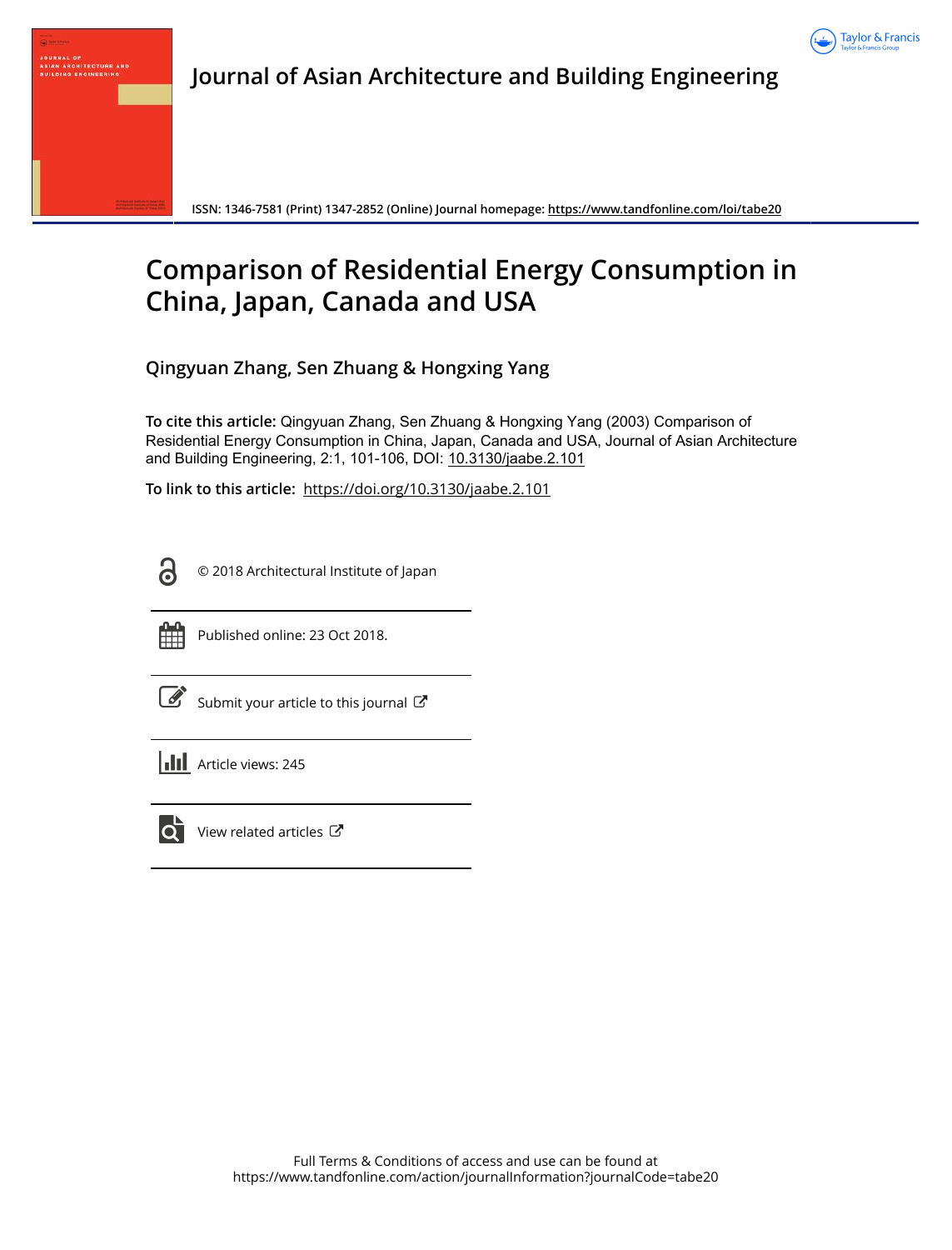# **Comparison of Residential Energy Consumption in China, Japan, Canada and USA**

Qingyuan Zhang<sup>\* 1</sup>, Sen Zhuang<sup>2</sup> and Hongxing Yang<sup>3</sup>

<sup>1</sup> Associate Professor, Tsukuba College of Technology, Japan <sup>2</sup> Associate Professor, Zhengzhou University, P. R. China <sup>3</sup> Assistant Professor, Hong Kong Polytechnic University, P. R. China

## **Abstract**

There have been very few researches on the energy consumption of residences in China because it is difficult to collect the data of energy consumption for district heating. In this study, the energy for district heating was estimated based on the heating load, and the annual unit energy consumption (UEC) for the residences in the main cities of China was calculated. The relationship between the UEC and heating degree-days was examined for China, Japan, Canada and the United States.

**Keywords**: residential energy consumption; UEC; energy for district heating

#### **Introduction**

Energy consumption in the residential sector in the developing countries is increasing dramatically due to the improvement of living standards. Therefore the energy conservation for residences, along with the establishment of a sustainable life style has become important tasks for both developed and developing countries. In order to promote energy conservation in the residential sector, and to predict the CO2 emission, it is important to realize the energy consumption in different countries, and to exchange information about residential energy consumption.

The residential energy consumption in Japan (Sawachi et al., 1994; Ishida, 1997; and Miura, 1998), the USA (DOE, 1999) and Canada (Office of Energy Efficiency, 2000; Canadian Residential Energy End-use Data and Analysis Center, 2000) has been reported in several studies. Nevertheless, the energy consumption for dwellings in the Chinese locations has rarely discussed. Yoshino and Lou (Yoshino and Lou, 2002) have been trying to elucidate the energy performance in dwellings of some Chinese cities by surveying, which sheds light on the trend of energy consumption in dwellings. There are some difficulties with this method. First, some residents do not know the monthly energy consumption due to lack of records. Another difficulty in data collecting is the regional heating system where usually no meters are used for heat flow to each dwelling unit.

In this study, consumption of liquefied petroleum gas,

Tel: +81-298-58-9376 Fax: +81-298-58-9383

e-mail: zhang@a.tsukuba-tech.ac.jp

natural gas, coal gas and electricity for 28 main Chinese in 1996 was made clear by analyzing the data from statistical yearbooks. The energy for district heating was estimated with the heating load from the previous studies of the authors. The annual energy consumption per household was calculated by adding energy for district to gases, electricity and coal. The energy consumption for each household in China was compared with that of Japan, the USA and Canada. Furthermore, regression equations of energy consumption for each household against the heating degree-days were developed for the four countries.

## **Residential Energy Consumption in Chinese Locations**

Consumption of Gases, Coal and Electricity

The data of consumption of electricity, coal gas, liquefied petroleum gas (LPG) for the main Chinese cities in 1996 can be obtained from the Urban Statistical Yearbook (State Statistical Bureau, 1997). The fuel for households in the Chinese cities is changing rapidly from coal to gas; therefore the kinds of energy used in households are quite different according to places and the year concerned. Using the gas-using ratio among all the numbers of households for each city, we can obtain the population ratio for each kind of fuel as shown in Fig.1. In 1996, natural gas is mainly used in Chengdu, Shenyang, Zhengzhou, Tianjin, while coal is only consumed by a small number of households in Shanghai, Ulumuqi, Harbin etc.

Consumption of electricity for dwellings in the main cities of China is shown in Fig.2. The consumption of electricity in warm regions like Guangzhou, Changsha, Fuzhou is larger than the cold locations due to space cooling. Fig.3 shows the relationship between power

<sup>\*</sup>Contact Author: Qungyuan Zhang, Associate Professor, Tsukuba College of Technology, 4-3-15 Amakubo, Tsukuba, Japan

 *<sup>(</sup>Received November 8, 2002 ; accepted February 19, 2003 )*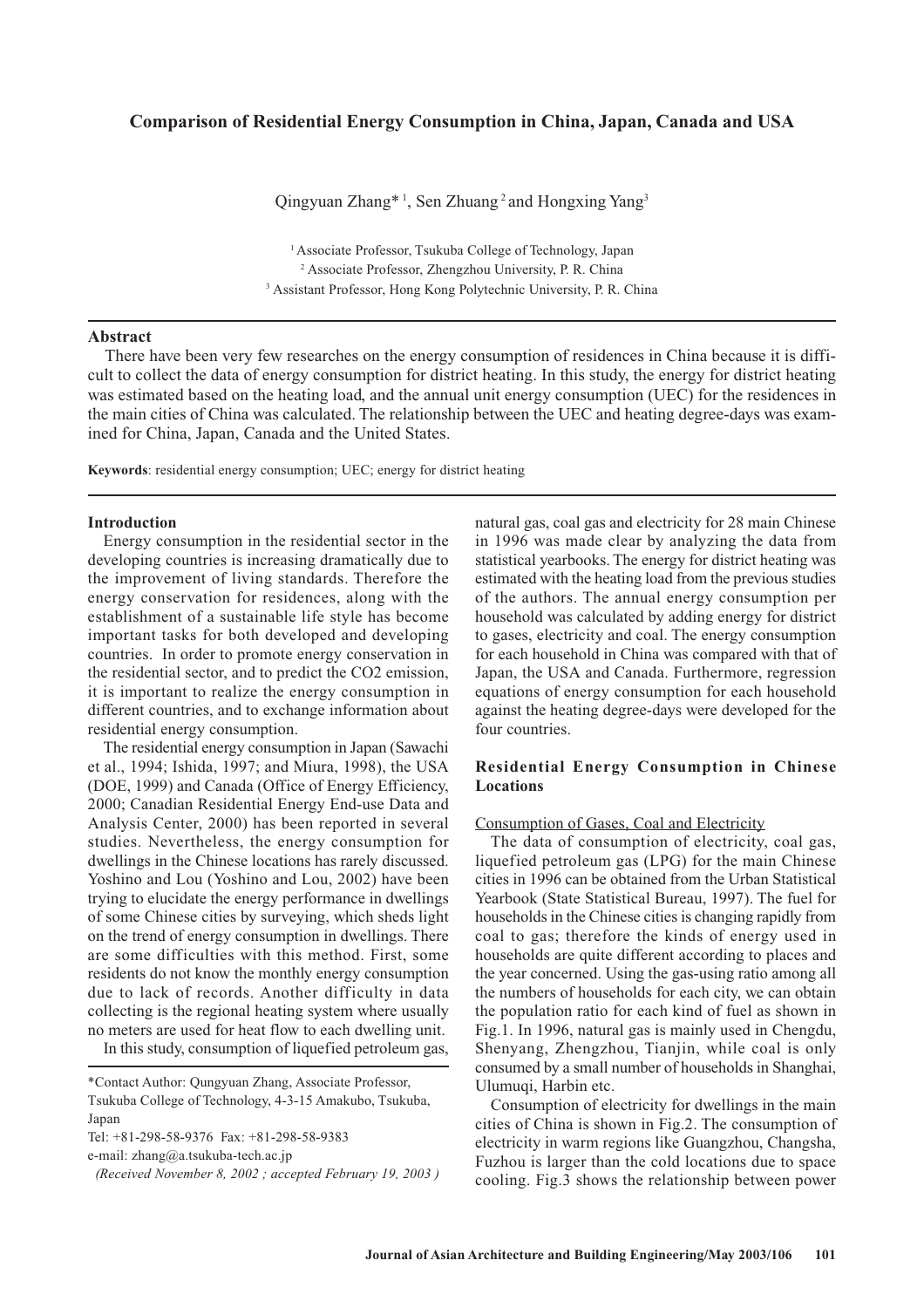



Fig.2. Annual Consumption of Electricity per Capita

consumption and cooling degree-hours,which indicates that power for air-conditioners in households is related to the cooling degree-days, but there may be other factors influencing the total power consumption.

# Estimation of Energy Consumption of District Heating

In China, one of the difficulties in estimating energy consumption for households is that there are very few data on energy consumption for each household for district heating. Usually the heating energy for each household is paid annually with a fixed fee, no matter how much energy is used. In the southern part of China, district heating is not commonly available; therefore the energy for individual heating is already included in the energy consumption in the forms of coal, gas or electricity.

For this reason, it is necessary to estimate the energy consumption by district heating for each household. Fortunately, the authors have calculated the heating loads of two model houses in most Chinese locations, with three residents in each dwelling unit (Zhang et al., 2001). The average heating load per square meter of floor area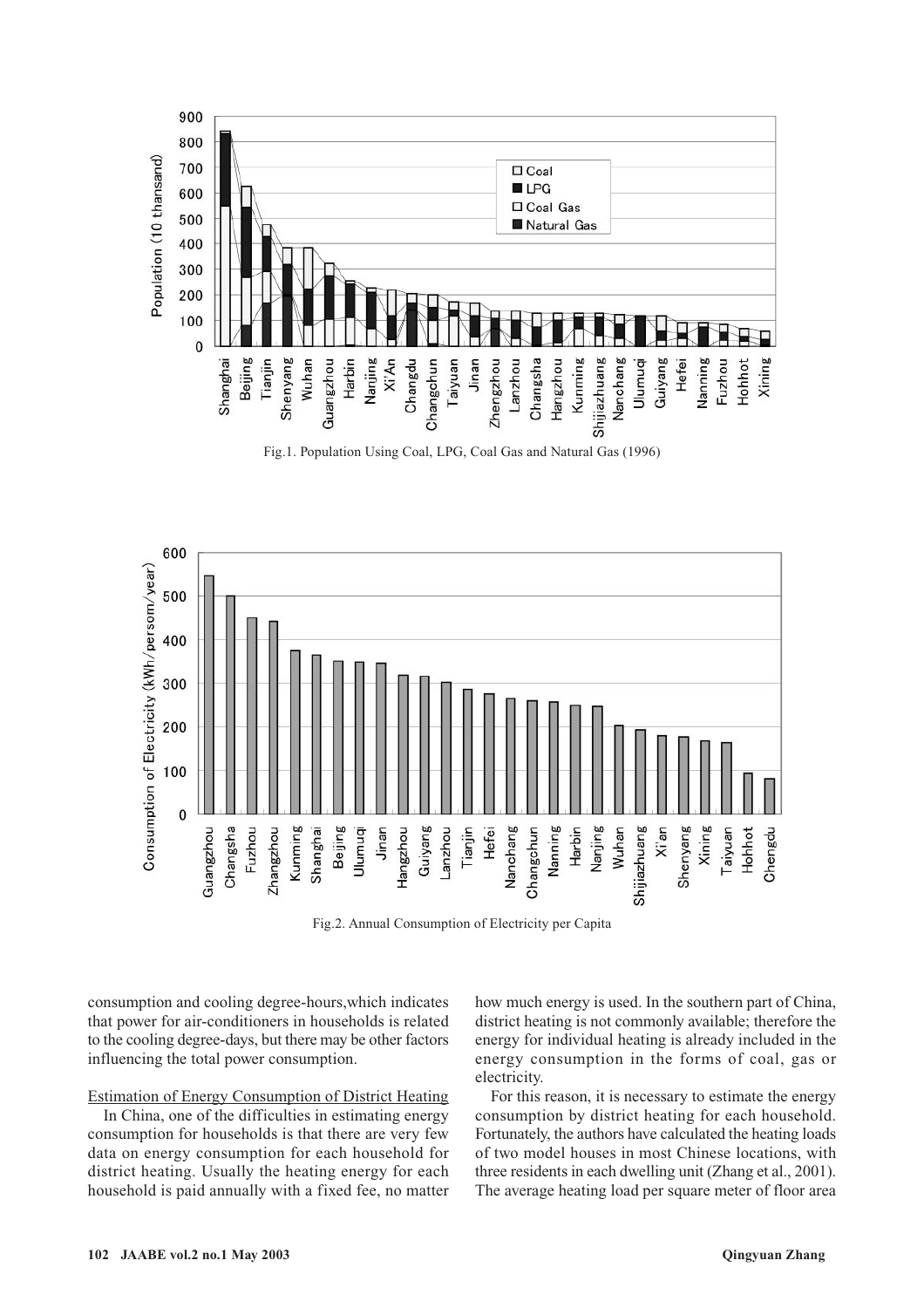

of the two model houses is considered as the heating energy of district heating for each household, multiplied by the percentage of households making use of district heating. This percentage was obtained by a survey conducted previously (Zhang, 2002). Therefore, the annual consumption per capita for district heating is calculated as follows:

$$
E_h = L_h \cdot \eta \cdot A_h / N_h
$$

where Eh is the annual energy consumption per capita for district heating, GJ/person; Lh is the heating load per square meter of floor area in GJ/m<sup>2</sup>/year; is the

ratio of household using district heating; Nh is the resident number in each household. According to the State Statistical Bureau (State Statistical Bureau, 2002), the average family number per household in the main cities is about three. Ah is the average floor area for each household in 1996, which is shown in Fig.4 (Sohken, 1999). According to this figure, the city with the largest floor area in each household is Hangzhou, and the smallest is Nanning among the 28 cities in 1996.

The total energy consumption per capita can be obtained by adding the energy consumption for district heating to the consumption of gas, coal and electricity. The annual energy consumption per household (which is called the annual unit energy consumption or UEC hereafter) can be calculated by multiplying three to the energy consumption per capita.

The values of UEC of the main cities in China are shown in Fig.5. The houses in the cold climate like Harbin, Hohhot, Changchun consume more energy than the houses in warm regions, because space heating is the dominant factor in the total energy consumption in north China. The UEC of houses in the south of Yangtze River is less than 15 GJ/household/year, mainly because very little energy is used for space heating in these provinces.

# **Comparison of Residential Energy Consumption in China, Japan, the USA and Canada**

Having clarified the UEC of the residences in the main cities of China, we have been able to compare the UECs of residences in China with that in Japan, Canada, and the USA.



Fig.4. Average Floor Area in Residences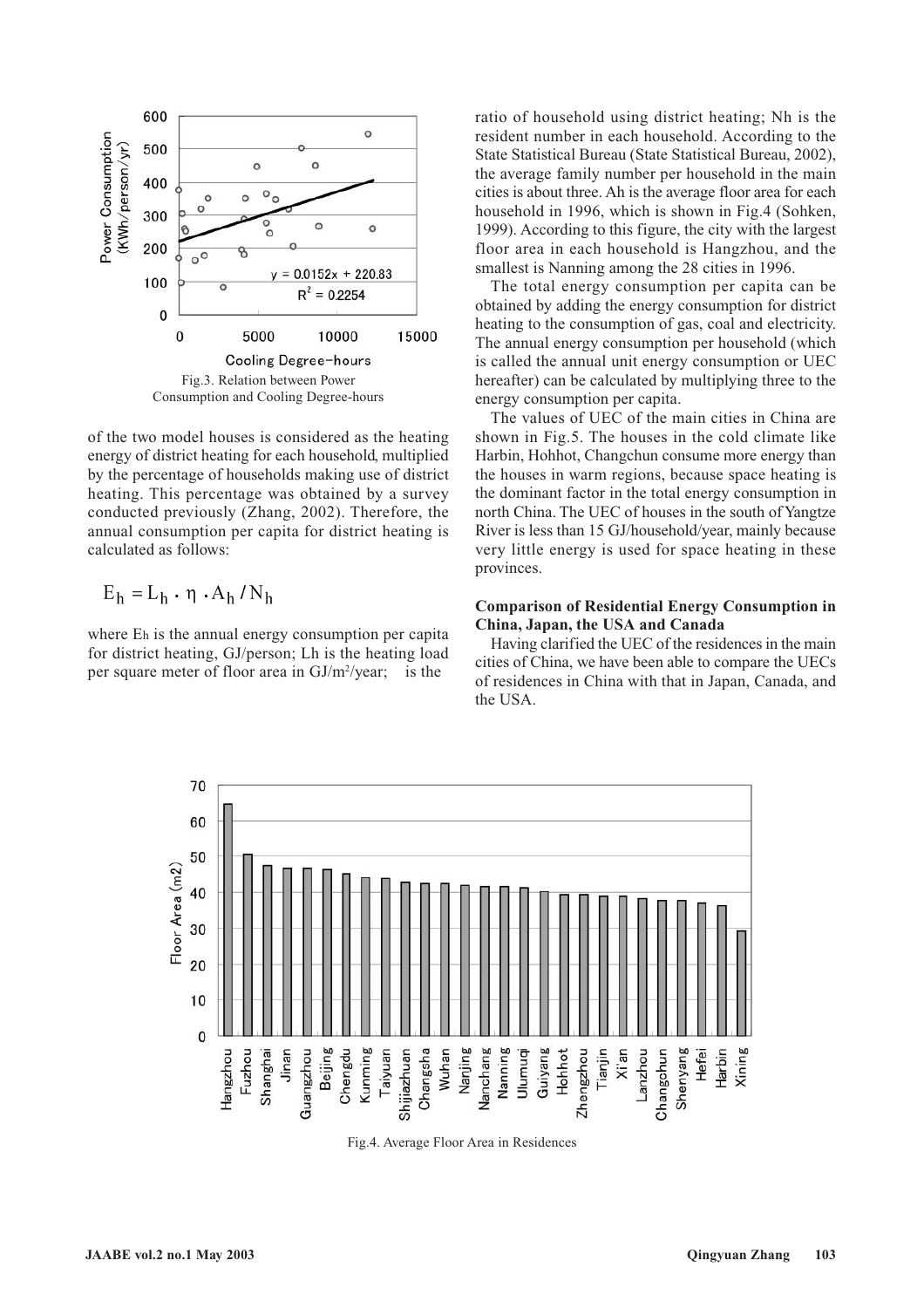

Fig.5. Annual Unit Consumption for the Chinese Locations

#### Energy Consumption for Residences in the USA

The Department of Energy of the USA conducted a survey throughout the country on energy consumption in the residential sector in 1997 (U.S. Department of Energy, 1999). In this report, the United States was divided into four regions by their climatic characteristics. The average heating degrees-days over the Northeast, Midwest, South and West regions and the UECs of the corresponding regions are shown in Table 1.

| Regions       | Heating Degree-days | UEC (GJ) |  |  |
|---------------|---------------------|----------|--|--|
| <b>NE USA</b> | 3461                | 127      |  |  |
| MW USA        | 3626                | 141      |  |  |
| S USA         | 1628                | 89       |  |  |
| W USA         | 2379                | 79       |  |  |
| Average       | 2542                | 107      |  |  |

|  |  | Table 1. Heating Degree-days and UECs in the US |  |  |  |  |  |  |  |
|--|--|-------------------------------------------------|--|--|--|--|--|--|--|
|--|--|-------------------------------------------------|--|--|--|--|--|--|--|

\* Data in this table was originally from Ref. 2) and rearranged by the authors

#### Energy Consumption for Residences in Canada

The Natural Resources, Canada made a nation-wide survey on the living environment and building equipment for dwellings in 1997 (Office of Energy Efficiency, 2000). The UEC was predicted with simulations and analyses (Canadian Residential Energy End-use Data and Analysis Center, 2000). The predicted UECs of the residences in the main provinces and the heating degreedays are shown in Table 2. The province with the smallest UEC is British Colombia, and the largest is Saskatchewan.

Table 2. Heating Degree-days and UECs in Canada

| Province    | Heating Degree-days | UEC (GJ) |  |
|-------------|---------------------|----------|--|
| <b>NFLD</b> | 5033                | 157      |  |
| ΝS          | 4270                | 150      |  |
| <b>NB</b>   | 4774                | 146      |  |
| QUE         | 4915                | 127      |  |
| ONT         | 4284                | 144      |  |
| <b>MAN</b>  | 5943                | 182      |  |
| SAS         | 6019                | 194      |  |
| <b>ALB</b>  | 5482                | 171      |  |
| BС          | 3344                | 111      |  |
| Average     | 4586                | 143      |  |

\* Data in this table was originally from Ref. 1) and rearranged by the authors

#### Energy Consumption for Residences in Japan

In Japan, there have been several studies on residential energy consumption. Sawachi et al. (Sawachi, 1994) conducted a survey on the energy consumption and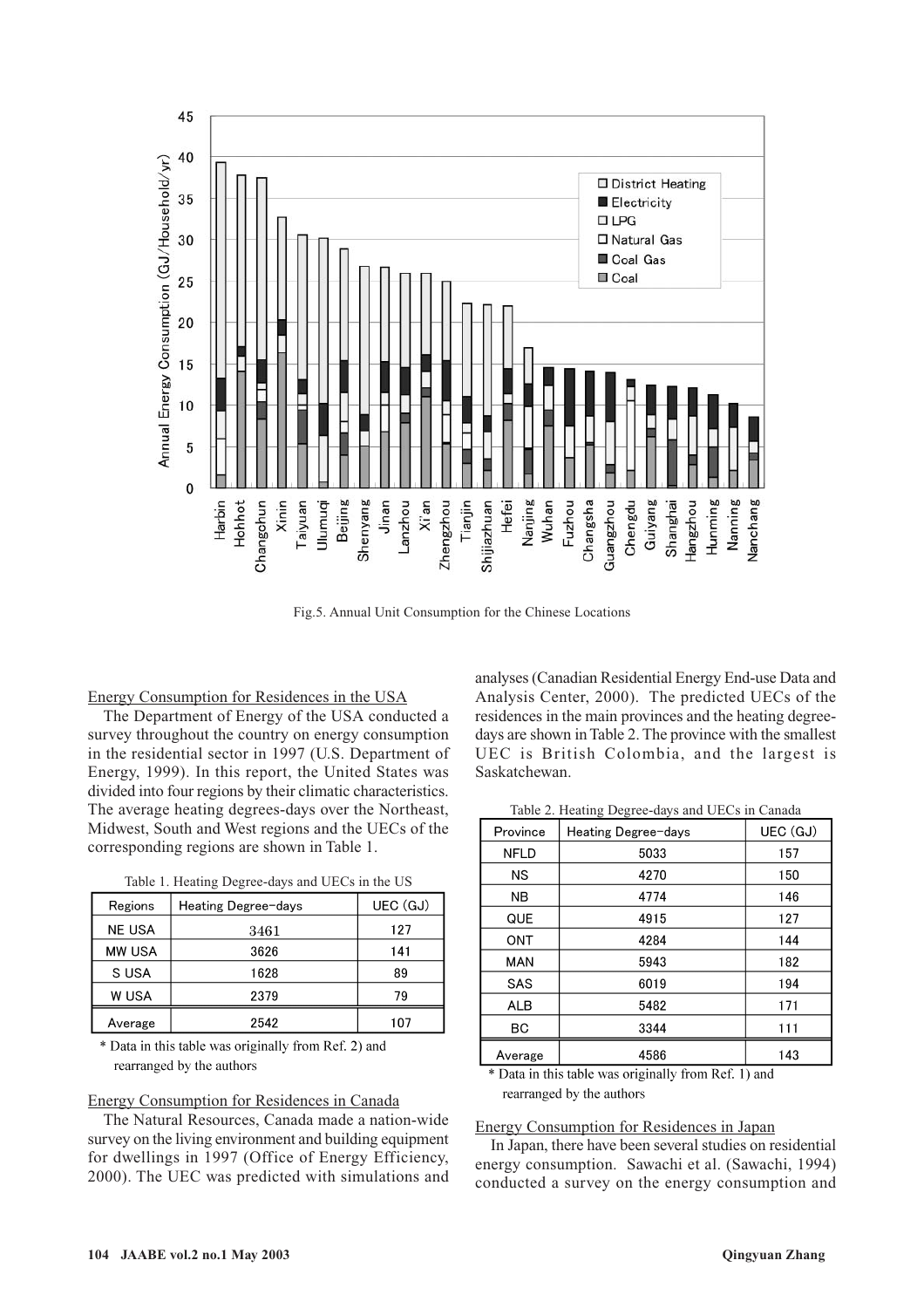indoor environment in the main cities of Japan, according to the categories of houses. Ishida (Ishida 1997) examined the residential energy consumption in detached houses, and obtained the UECs regionally; Miura (Miura, 1998) calculated primary energy consumption in 47 Japanese cities using the results of the family income and expenditure survey conducted by the Statistical Bureau of Japan.

In this study, we convert Miura's UEC value from primary energy basis to secondary energy or site energy basis, in order to compare the UEC values with other countries.

## **Relations between Energy Consumption and Heating Degree-days**

One of the dominant factors in the UEC is the climatic characteristics of the location of a house because airconditioning load is dominated by the weather conditions. Of energy consumption for heating and cooling, heating is more energy consuming. Therefore, we select the heating degree-days to describe the climatic characteristics of a region. The relationship between the UECs and heating degree-days for locations in China, Japan, the USA and Canada is shown in Fig.6. It is clear that the energy consumption in residences is strongly related to the heating degree-days for all the four countries. Nevertheless, the values of UEC may be quite different even if the heating degree-day is the same when the location is in a different country. This fact implies that energy consumption is influenced by energy policy, energy price, building structure, as well as life style of the residences etc.

According to Fig.6, the regression lines for Canada and the USA are close to each other, with almost the same inclines, which implies that both the structure of the houses and life style of the residents in the USA and Canada are similar. Nevertheless, the characteristics of residences in Japan and China are quite different from that in the US and Canada. The following regression equations can be obtained for the four countries.

UEC =0280HDD+32.18 (GJ/household/year) (for the USA) UEC =0.0274HDD+19.31 (GJ/household/year) (for Canada) UEC =0.0148HDD+16.52 (GJ/household/year) (for Japan) UEC =0.0063HDD+6.195 (GJ/household/year) (for China)

where HDD is the heating degree-days.

The average UECs of the USA, Canada, Japan and China are 107, 143, 44 and 22 GJ/household/year respectively, which is to say, the energy consumption in the USA, Canada and Japan is about 5.0, 6.5 and 2.0 times as large as that of China as shown in Fig.7. The main reasons for this are: first, the ratio of apartment houses is very high and apartment houses are more energy-saving than detached houses; second, space heating is still not commonly adopted in warm regions in China and this reduces energy consumption significantly; the size of residences as well as the heating time within a day (continuous or intermittent heating) may be other factors affecting the residential energy consumption.

It should be noticed that the values of UECs for the USA and Canada are the average of all the residences within a region, while that for Japan and China are only the average of residences in urban areas.



Fig.7. UECs of Canada, USA, Japan and China